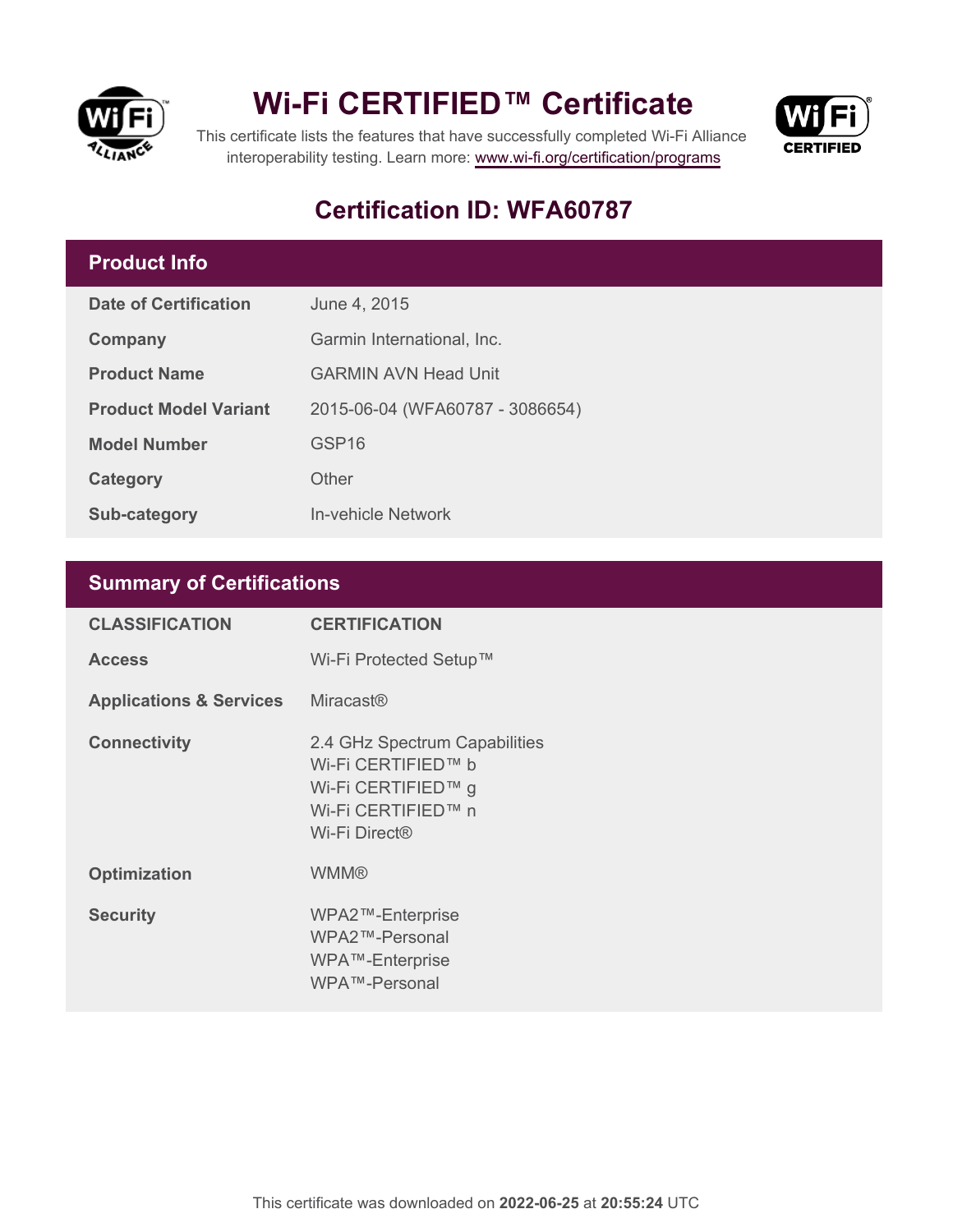

# **Wi-Fi CERTIFIED™ Certificate**

### **Certification ID: WFA60787**



| <b>Role: Station</b>                    |                                     |                            | Page 2 of 3 |
|-----------------------------------------|-------------------------------------|----------------------------|-------------|
| <b>Wi-Fi Components</b>                 |                                     |                            |             |
| <b>Wi-Fi Component Operating System</b> | <b>RF Architecture</b>              |                            |             |
| Android, version: 4.4.2                 | <b>Bands Supported</b>              | Transmit (Tx) Receive (Rx) |             |
| <b>Wi-Fi Component Firmware</b><br>1.20 | $2.4$ GHz                           | $\mathbf{1}$               | 1           |
|                                         |                                     |                            |             |
| <b>Certifications</b>                   |                                     |                            |             |
| 2.4 GHz Spectrum Capabilities           | Wi-Fi CERTIFIED™ n (continued)      |                            |             |
| 20 MHz Channel Width in 2.4 GHz         | <b>RIFS</b><br>Short Guard Interval |                            |             |
| <b>WMM®</b>                             | Wi-Fi Direct®                       |                            |             |
| WPA2™-Enterprise                        |                                     |                            |             |
| EAP methods                             | Wi-Fi Protected Setup™              |                            |             |
| <b>EAP TLS</b><br><b>EAP TTLS</b>       | PIN<br>Pushbutton                   |                            |             |
| PEAPv0                                  |                                     |                            |             |
|                                         |                                     |                            |             |
| WPA2™-Personal                          |                                     |                            |             |
| <b>WPA™-Enterprise</b>                  |                                     |                            |             |
| WPA™-Personal                           |                                     |                            |             |
| Wi-Fi CERTIFIED™ b                      |                                     |                            |             |
| Wi-Fi CERTIFIED™ g                      |                                     |                            |             |
| Wi-Fi CERTIFIED™ n                      |                                     |                            |             |
| <b>STBC</b>                             |                                     |                            |             |
| A-MPDU Tx                               |                                     |                            |             |